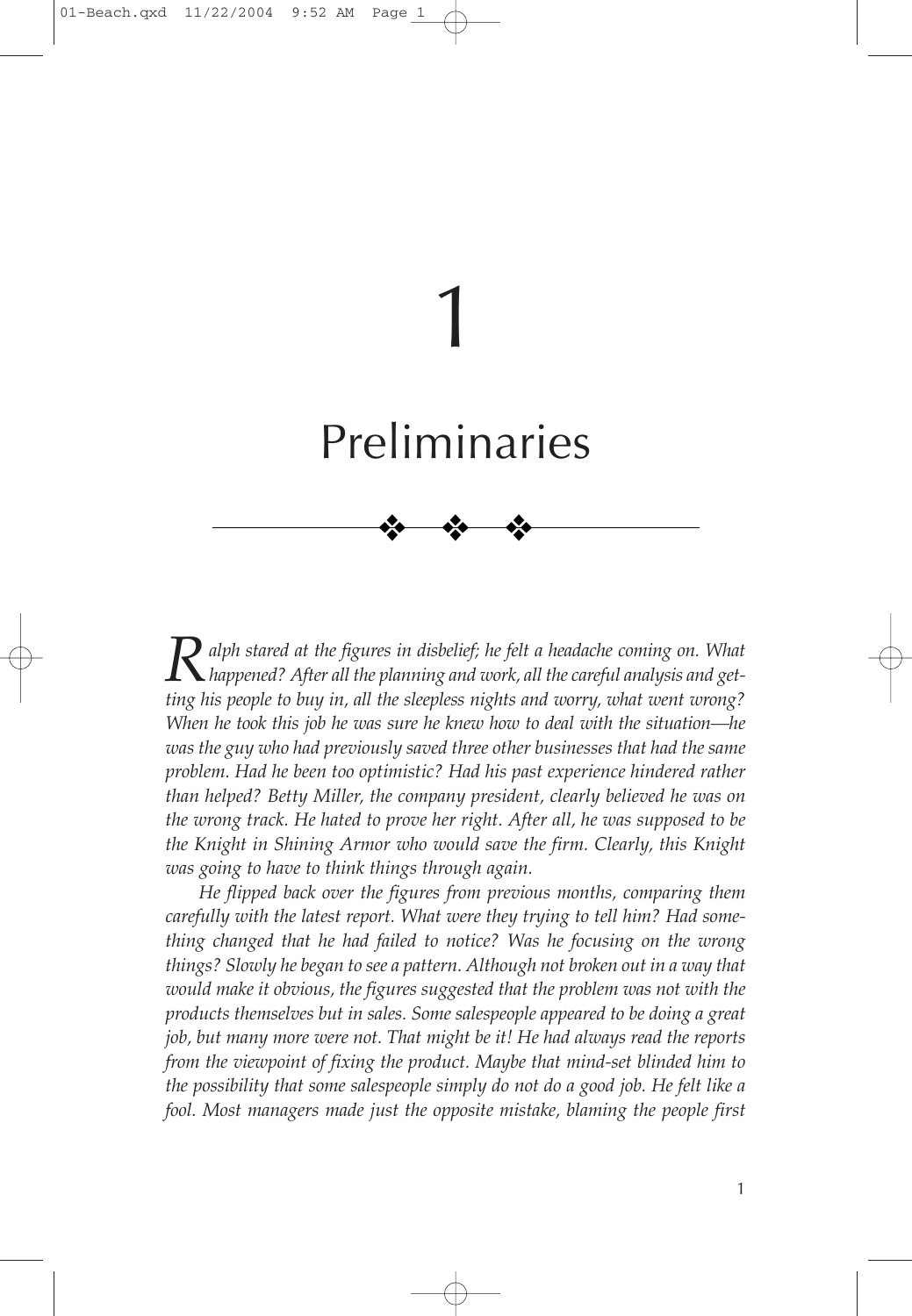*and the product last. Okay, he was more into product innovation than human resources, everyone knew that. But now that he began to look at the figures this new way, everything began to make sense.*

*Ralph felt a surge of relief and excitement. All was not lost—not yet, anyway. He was going to have to get a lot more information to make the details clear, but he thought he understood the problem. True, it was not something he had ever dealt with before, but he and Betty ought to be able to figure it out. Then it was a matter of coming up with plausible options, deciding on the right one, working hard, and watching closely so he didn't get misled again. It could be done. He almost called Betty to tell her. She probably would be so relieved that she wouldn't gloat. But, on second thought, maybe he would tell her tomorrow so he could enjoy this feeling of relief a little while longer.*



To better understand the problems Ralph faces, we need way of structuring our thinking. The usual way begins with the diagnosis of the decision problem, moves on to selection of an action that will solve the problem, and ends with implementation of the selected action until the problem is solved:

Diagnosis  $\rightarrow$  Action Selection  $\rightarrow$  Implementation

### **Diagnosis**

The need for a decision arises when anomalous events occur. Often these events stem from internal changes (wants) or external changes (demands), but they also can stem from the realization that an earlier decision was wrong and its implementation is not producing the desired results. In Ralph's case, the anomalous events were the unexpected figures in the monthly report, resulting in the realization that what he was doing was not making things better.

To make sense of the anomalous events, the decision maker must mentally put the events in the proper context in order to give them meaning ( *framing*), which allows him or her to draw upon previous experience to decide what to do. If this is a situation that is very similar to a situation that has been encountered before, he or she can use that experience to deal with the events. If the situation is substantially different from previously encountered situations, he or she can set about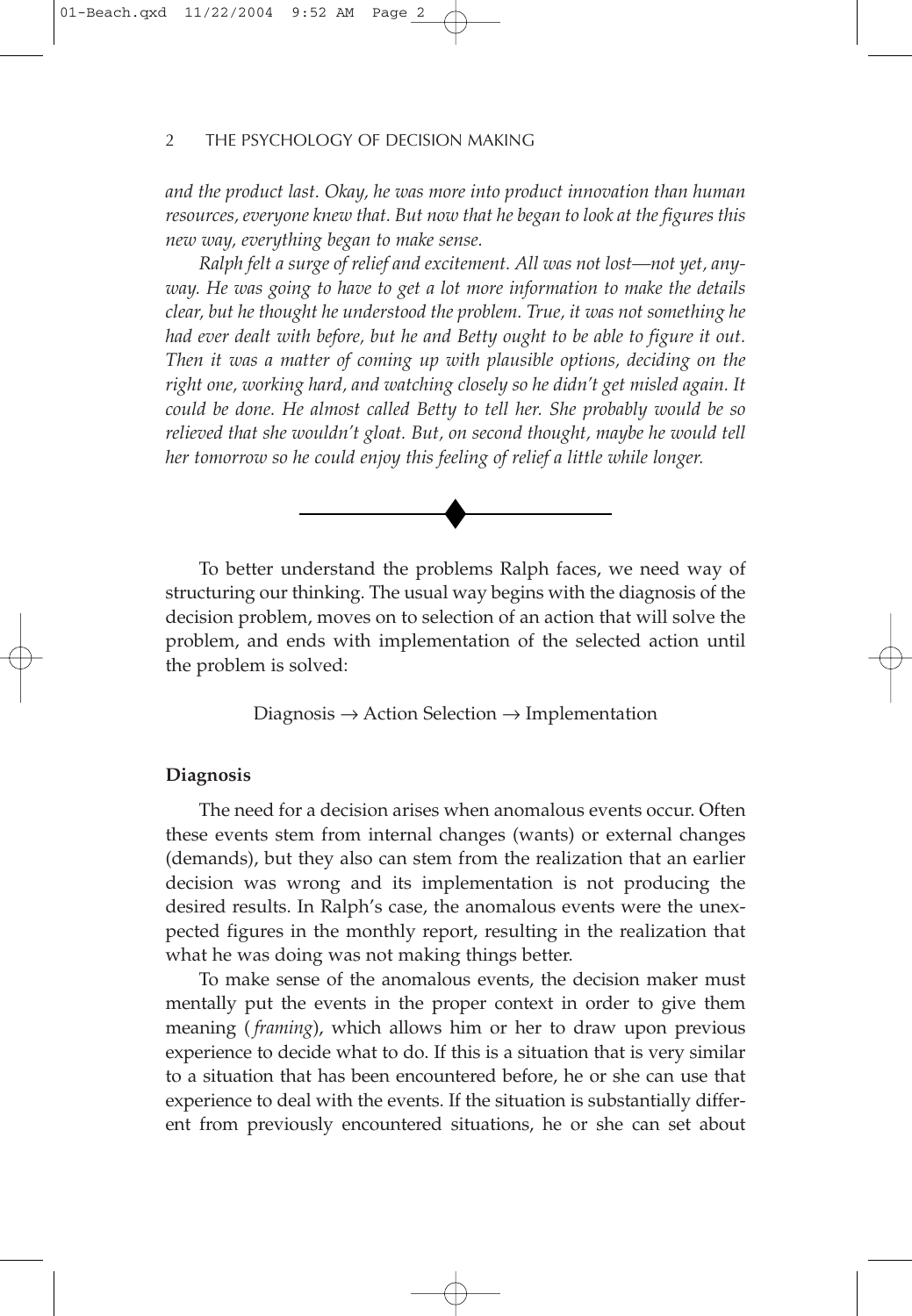## Preliminaries 3

formulating an action plan that deals with its uniqueness. In Ralph's case, the company's problem had been interpreted as a product problem. But the figures in the reports did not make sense in this interpretation, suggesting that the frame was incorrect. When he began to view the situation as a sales problem, the figures suddenly began to make sense.

Whether the decision maker's framing of the events results in use of previously acquired knowledge about what to do or in formulation of a new action plan, he or she must use the events to guide the finetuning of the response. Even past experience usually provides only a general strategy for dealing with the situation. (When one can do exactly what one did before, it is called a conditioned response, which seldom is an effective way to deal with complex situations and almost never is effective for unique situations.) Therefore, the decision maker must *diagnose* the situation by evaluating the states of its most salient features. In Ralph's case, his past experience with product problems provided little help for dealing with the present sales problem, which probably is really a human resource (HR) problem. Therefore, he anticipated having to obtain more information in order to make judgments about precisely what was wrong and how serious it was before he could decide what to do about it.

## **Action Selection**

We often talk as though the decision maker has some set of potential plans of action (options), and the decision consists of choosing the best from among them. However, consider your own decision making—you frequently have no idea what might be reasonable plans of action. Often you start off in one direction, only to change your mind when things go awry. In fact, decisions seldom are made at a single point. Rather, the process seems to feel its way along, changing in the light of feedback and often leading in directions that never were conceived of when it all began. In Ralph's case, he thinks that with Betty's help he can come up with options from which to choose, but the fact is that once he understands the nature of his sales/HR problem, he will start to do the most obvious things and then adjust his actions in light of how well they work.

The "feeling along" nature of decision making is very difficult to capture in a readable narration, and even more difficult to describe in a tractable theory. It is far easier, for both the theorist and the reader, to talk as though decision options actually exist in full-blown clarity and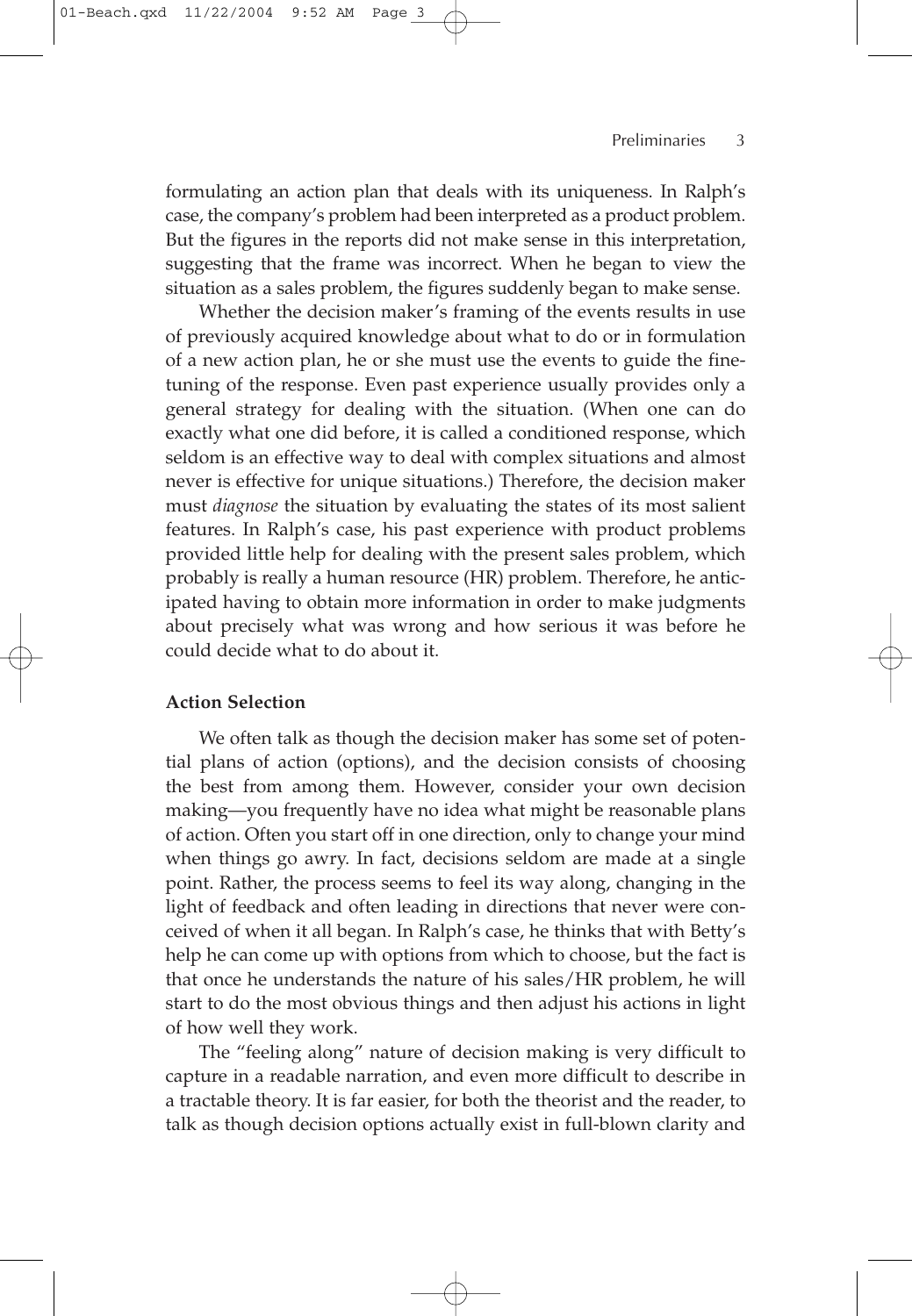the choice among them occurs at a single point in time. But this is merely a useful fiction. In Ralph's case, the fiction is useful because we can think of him making choices among different options—even if he makes a sequence of choices in light of feedback about how things are progressing in his search for a solution to his sales/HR problem. The fiction also is useful to Ralph because it allows him to think in terms of rather specific plans of action—even though he knows that anything he decides to do will surely be modified as he goes along.

#### **Implementation**

After a plan of action has been decided upon, it must be implemented. That is, the plan must be used to guide behavior, and the decision maker must monitor its progress toward resolving the anomaly that started everything in the first place. Again, even though Ralph will feel his way along just like anyone else, he may talk as though he has a well-formulated plan—if only because it is easier to communicate with his colleagues and to help his HR people understand what is required of them. He may even believe it himself. But, after the dust settles and he has time to look back over what finally happened, the odds are good that Ralph will see that the route he took does not look much like the original plan. Indeed, if he laid a history of what happened side by side with the original plan, the only things they might share is a common starting point and, if he had successfully solved his sales/HR problem, a common ending point.

## SOME BACKGROUND

We will return to the "Diagnosis  $\rightarrow$  Action Selection  $\rightarrow$  Implementation" concept because it is the blueprint for the remainder of this book. For the moment, let us leave Ralph, who is busy enjoying his new insight into how to frame his problem, and turn to consideration of some of the larger issues in studying decision making.

## **Prescriptive Theory**

First of all, decision making is studied by many different disciplines, each of which seems to regard it as uniquely its own. Economists address decision making by constructing axiomatic models that describe the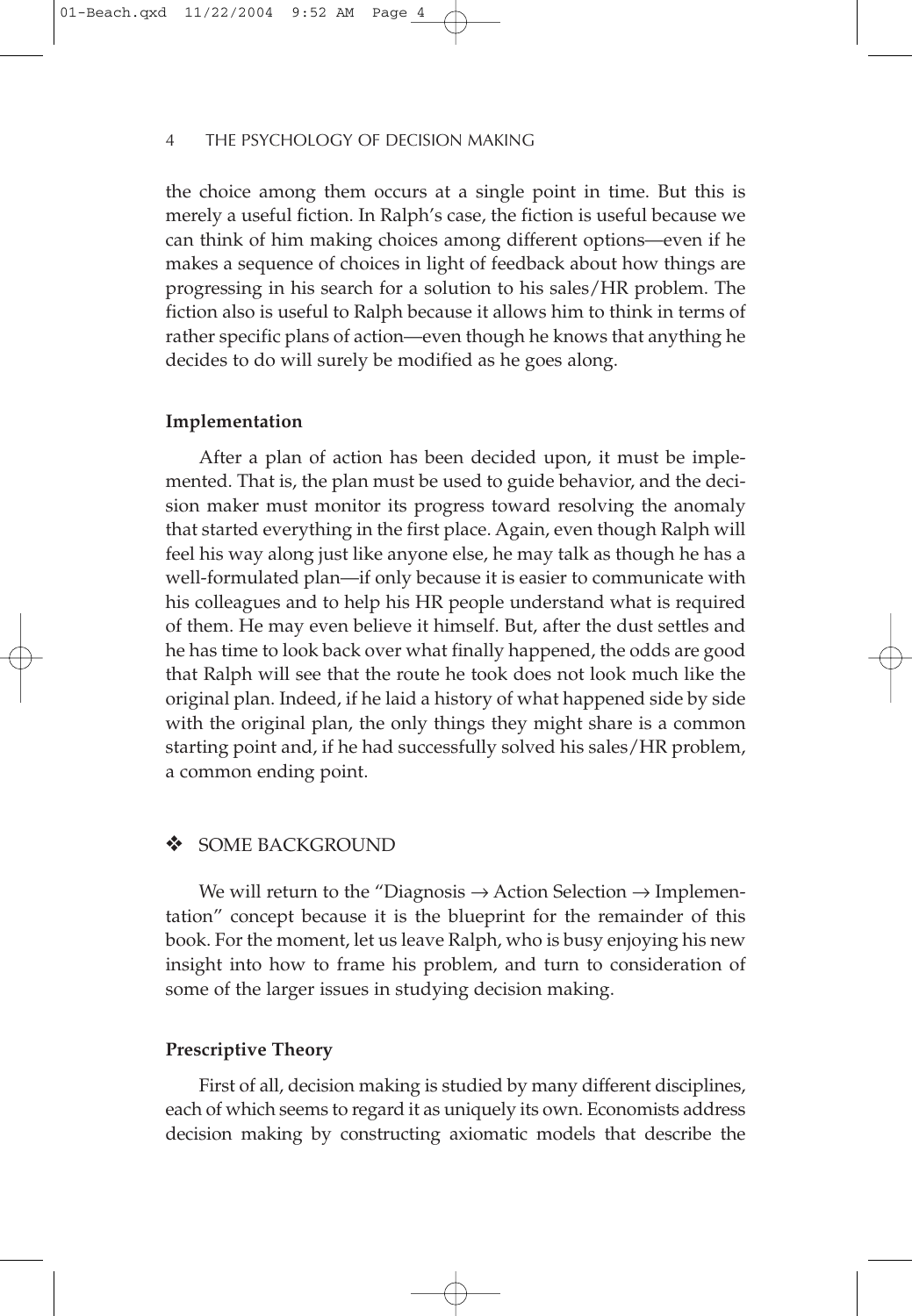market forces at work in particular circumstances and that prescribe appropriate actions in light of the assumptions underlying the models. Operations researchers follow a similar logic, except that their models tend to be limited to specific problems encountered in specific enterprises. Applied statisticians also model decisions, either prescriptively (e.g., hypothesis testing) or descriptively (e.g., structural modeling).

With the possible exception of structural modeling, the emphasis in most work on decision making has been on prescribing what should be done, not on describing what decision makers actually do, and certainly not on diagnosis or implementation. This is because the models are designed solely to address the tasks involved in choice, which, as we shall see, is but one kind of decision making. Moreover, the models' logic need not mimic or even parallel the cognitive processes of the decision maker, even though their authors often use language that implies that it does. As a result, until quite recently, decision behavior was evaluated in light of how well it conformed to the prescriptive models rather than the other way around. That is, because the models followed logically from what usually were regarded as very attractive axioms, it did not seem reasonable to evaluate them by comparing them to what decision makers actually do. If such a comparison ever was made it was the behavior that was evaluated: Behavior that conformed to the models was judged to be rational and behavior that did not conform to the models was judged to be irrational. Prescriptive theory almost always focuses on choices among options and seldom focuses on either diagnosis or implementation.

Because psychologists, particularly students of organizational behavior, are more interested in describing what people do than in prescribing what they should do, we approach decision making in quite a different way. We are interested in the interplay of group and institutional dynamics and their effects upon the decisions made within and on the behalf of organizations. As a result, we are interested in the ways in which decision makers use information to arrive at decisions, and this is where our story begins.

#### **Behavioral Theory**

Behavioral decision theory began as the study of the degree to which unaided human decision making conforms to the processes and outputs of prescriptive decision theory. Almost from the beginning, however, it has gone beyond this rather narrow mandate by "psychologizing"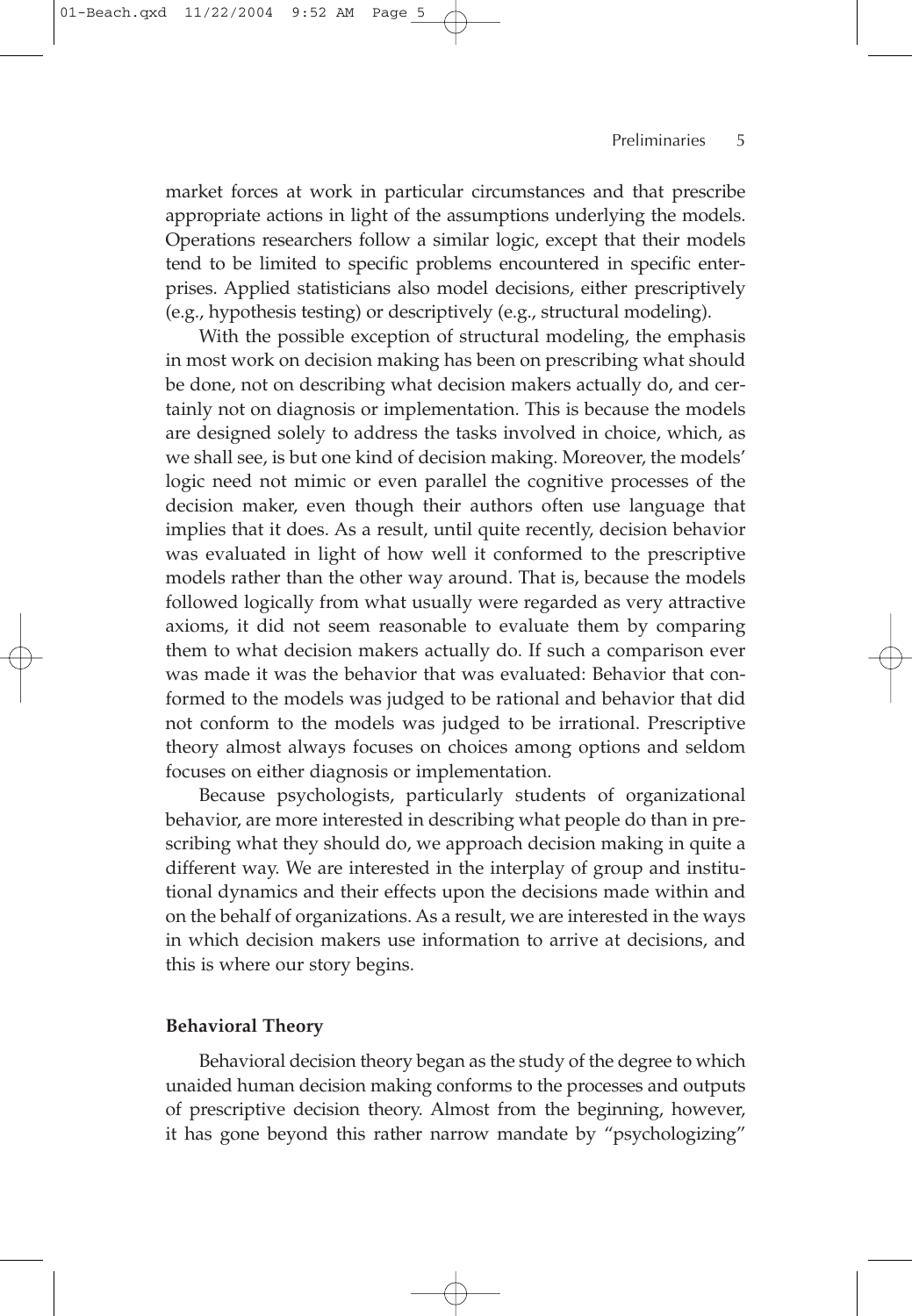prescriptive theory in order to make it more descriptive of what decision makers actually do.

#### *Diagnosis*

Behavioral research on diagnosis is based on the work of Egon Brunswik (1947), who studied perception. In doing so, he developed a model that describes how observers use sensory cues to infer (diagnose) the nature of the world around them. Hammond (1955) generalized this model, called the Lens Model, to more macro-level inferences. The result is that diagnosis has come to be thought of in terms of *policies* that decision makers use to evaluate the characteristics of decision situations prior to making decisions. The Lens Model has provided a powerful way of thinking about policies and has contributed greatly to an understanding of how decision makers use policies in situations as diverse as evaluating the quality of hogs (Phelps & Shanteau, 1978) and evaluating the quality of applicants for jobs as insurance salesmen (Roose & Doherty, 1976). These studies form the foundation of an empirical tradition in the study of policy use that has proved to be of enormous theoretical and applied value.

The rather offbeat Phelps and Shanteau (1978) hog study illustrates how this kind of research is done. In the first of two experiments, seven members of the Kansas State University senior livestock judging team were each given a set of 64 index cards. On each was written a description of a hypothetical female breeding hog. The descriptions consisted of 11 characteristics of hogs, and each hog was said to be high or low on the characteristic (e.g., high body weight, low quality of nipples). The high and low values of the 11 cues across the 64 hypothetical hogs formed a partially replicated factorial design. Each livestock judge was asked to read each description and rate the hog for breeding quality. Thus the 11 cues were the independent variables, each judge's 64 ratings was the dependent variable, and the analysis was done using analysis of variance. The results showed that all of the judges used nine or more of the cues to arrive at their ratings, but it was not clear whether some cues counted for more than others. In the second study, the judges were shown pictures of hogs and rated each hog. This time results showed that most of the cues were used but that they were used in clusters. That is, various cues contributed to an inference about size, others contributed to meat quality, and others to breeding quality. This was interpreted to mean that the judges' policies involved a multi-stage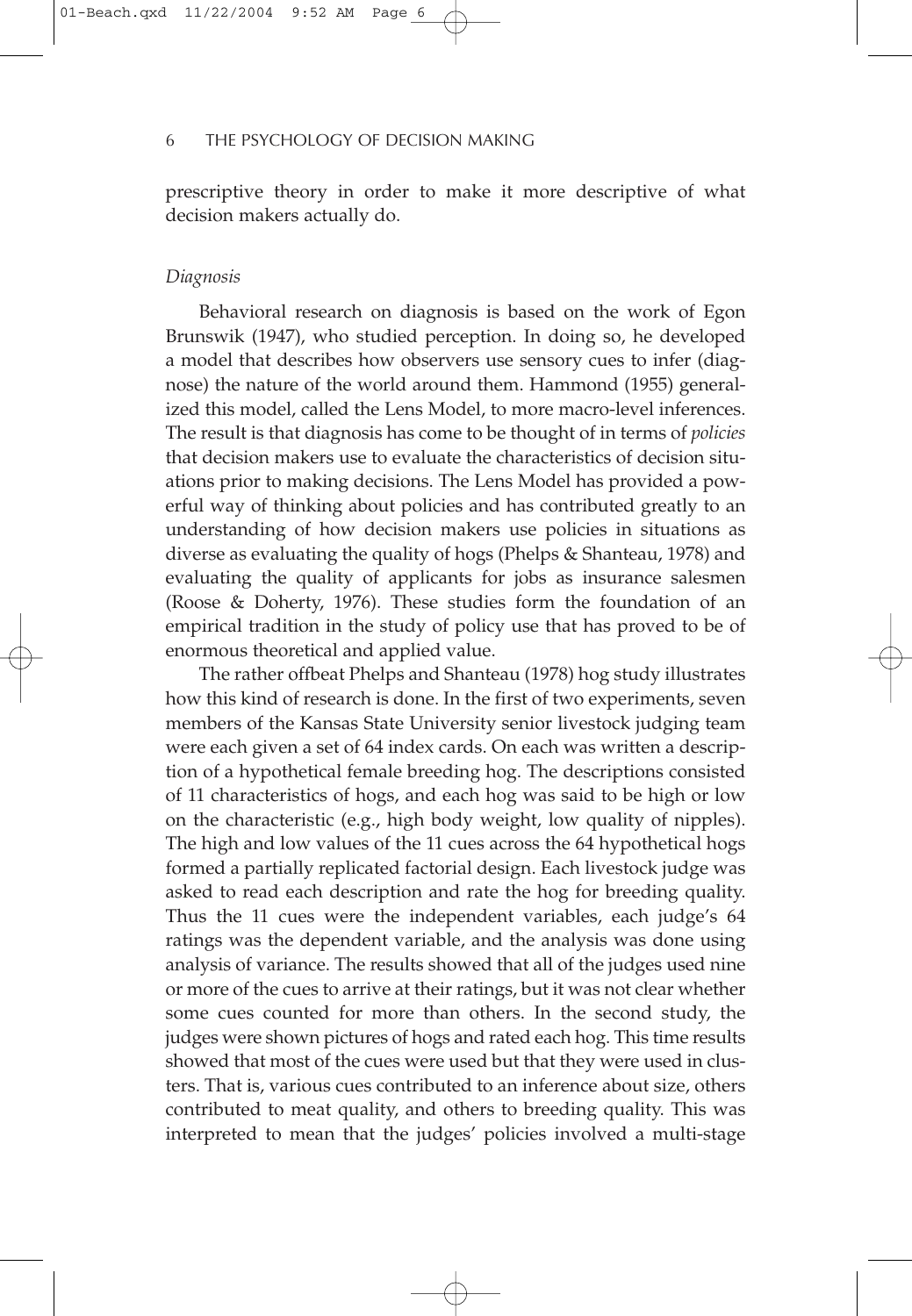strategy in which cues are integrated into intermediate inferences, which then are combined to arrive at a final decision.

## *Choice*

Behavioral research on choice began by comparing decision behavior with the dictates of prescriptive decision theory. The basic concept underlying prescriptive theory is that a decision consists of selecting one course of action, called an *option,* from an array of options. Because most options contain an element of risk, selecting one can be thought of as making a bet, and the goal is to select the option that is the best bet. In short, decision making is seen as analogous to gambling: The decision maker is a gambler who places a bet by selecting one of the options and then waiting to see whether the outcome does or does not materialize. This way of thinking about decision making is called the *gamble analogy.*

The key to choosing the best bet is conceptually very simple. The player should select the option that offers the most attractive payoff package. A simple way to summarize the attractiveness of an option's payoff package is to add up the values of the various payoffs it offers. However, this fails to take into account the possibility that those payoffs may not materialize if the option is chosen. To fully reflect the structure of the situation, the attractiveness of the payoffs must be tempered by the probability of acquiring them. To include the probabilities, the attractiveness of a bet can be summarized by first discounting each payoff by the probability that it will be acquired and then summing the discounted values of the payoffs. Because a probability is a decimal number, discounting is accomplished by multiplying the payoff's value by the probability. The sum of all possible discounted payoffs is called the option's *expected value.* It is assumed that the player should select the option that has the greatest expected value.

### ❖ BEHAVIORAL THEORY AND RESEARCH

The foregoing is the essence of formal, prescriptive decision theory; it is prescriptive because it is how a "rational" decision maker would make choices if he or she accepted the axioms and assumptions underlying the theory. About 50 years ago (some authorities trace things back 300 years, but 50 will do for us), psychologists became interested in decision behavior. Work by Ward Edwards (1954, 1955) set the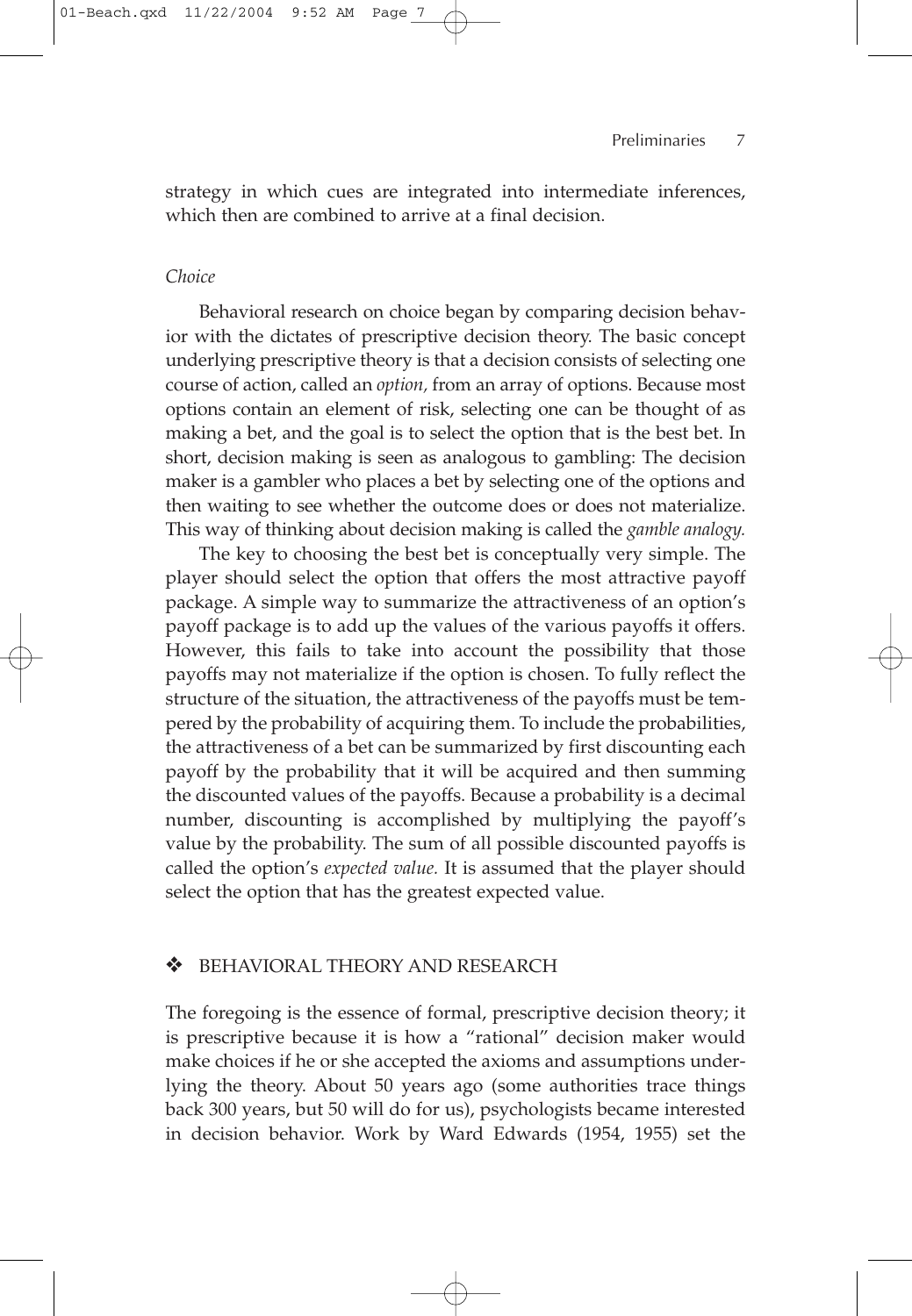paradigm for investigation: How well does the behavior of unaided decision makers compare to what a trained economist or statistician would do using prescriptive theory to make a specified decision?

We will examine a prototypical study in the Edwards tradition in a later chapter. However, a study by Gray (1975) provides a quaint, if atypical, illustration of behavioral research based on the presumption that decision makers' behavior is (or should be) reflected in prescriptive theory. Gray presented third-grade students with an array of six stacks of 10 cards, face down. Each stack contained arithmetic problems of roughly equal difficulty for the children, and the stacks ranged from very difficult at one end of the array to very easy at the other end. The student looked at a problem from each stack and stated how many of the 10 problems he or she would solve correctly if asked to work the problems in that stack. Dividing the estimate by 10 provides the student's assessment of his or her probability of success for each stack. The students' task was to select a stack from which a problem would be randomly selected for them to solve. They were told that if they selected the most difficult stack and got the correct answer, the payoff would be six red poker chips, the next most difficult paid five chips, and so on down to one chip for the easiest problems. If they got the wrong answer, they had to pay the experimenter the corresponding number of poker chips; they were loaned 10 chips to start out, which were deducted from their winnings at the end of the experiment.

The students' choices of problems to solve can be viewed as gambles—they could try a high-payoff difficult problem, but the odds were against getting the right answer. They could try a low-payoff easy problem, but the payoff was so low it hardly was worth the trouble. The students understood the dilemma and, in fact, selected the problems that prescriptive theory would dictate—the appropriate balance between the risk of failure and the magnitude of the payoff. It turned out that these third graders were reasonably efficient gamblers—with one exception. Like real gamblers, many of the students would play conservatively for a while and then, after having built up a supply of poker chips, would take a flyer on the really difficult stack. They almost invariably lost, whereupon they would select easy problems until they had regained their fortune; then they took another flyer.

The agenda that Edwards (1954, 1955) set was to derive a psychology of decision making using prescriptive theory as a starting point, mapping the points at which observed behavior deviated from prescription, and then modifying prescriptive theory to make it descriptive of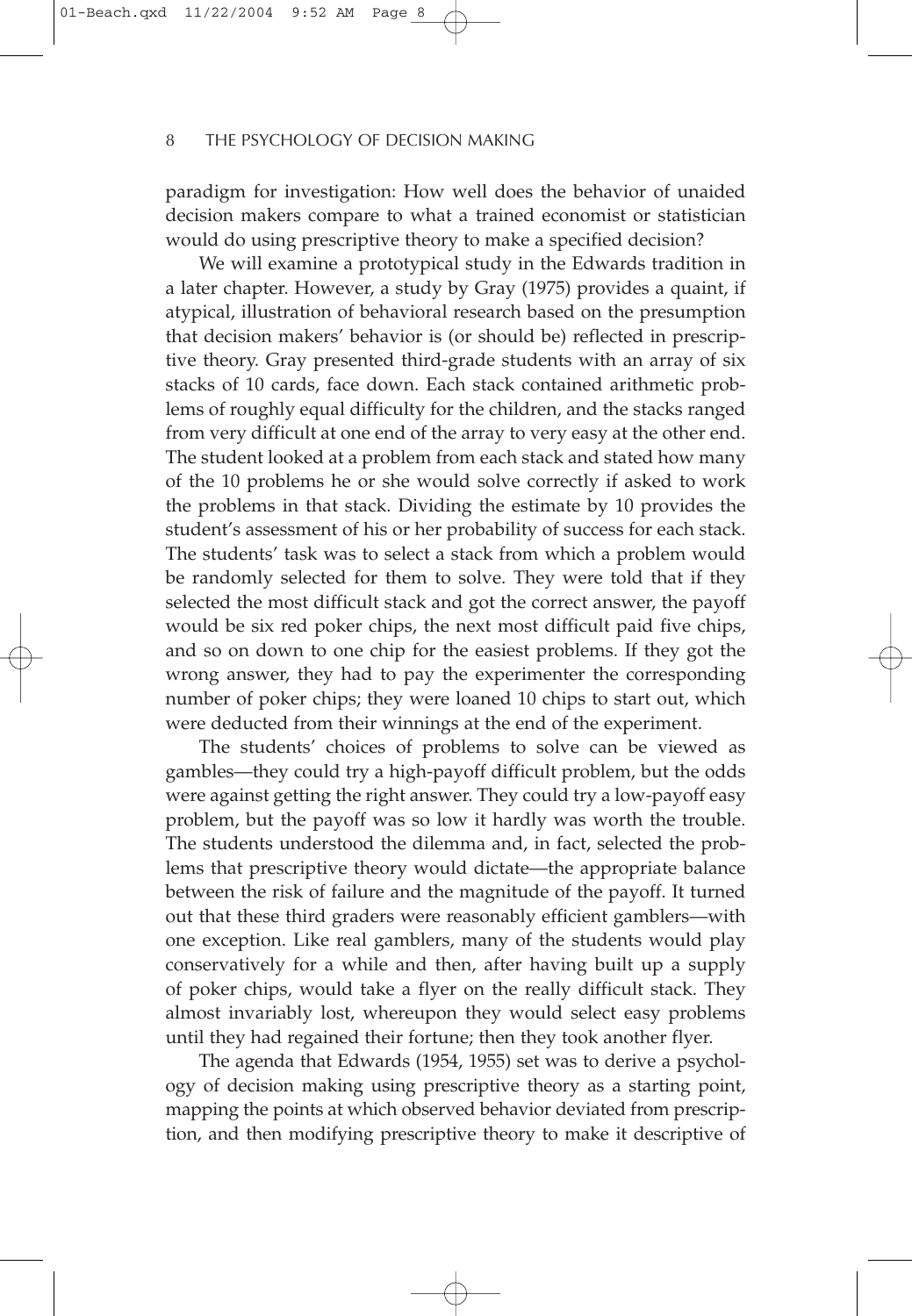#### Preliminaries 9

what decision makers actually do. In short, to transform predictive theory into descriptive theory and then, if necessary, move on to a broader psychology of decision making. In large part, this is exactly what happened, and the story of how this happened is the underlying theme of this book. We begin with prescriptive theory and end having reviewed two generations of descriptive theories with a third generation in the making. The first generation of descriptive theories closely resembles prescriptive theory in that it attempts to retain the general logic and much of the mathematical rigor in its formulation, and it retains the idea that decisions are analogous to gambles. First generation theory has been extensively researched and is broadly accepted as a valid description of human decision making by disciplines outside of psychology, primarily economics. However, from a psychological viewpoint, its resemblance to prescriptive theory is both a strength and a weakness. It gains strength from its legacy of centuries of thinking about decision making that lead up to prescriptive theory, but it is weakened by the constraints this legacy places on its breadth and flexibility. In an attempt to go beyond these constraints, researchers began to explore new ideas about decision making—ideas that bore little or no relation to predictive theory. The result was a second generation of research and theory that is still in the process of coalescing into a unitary body of work.

Second generation research and theory (also called naturalistic research and theory) has its origins in first generation work but grew beyond it in an attempt to more realistically describe how decisions actually are made, notably by professional decision makers such as managers. Second generation work abandons the gamble analogy and views decision making as a form of problem solving. It has been very much influenced by the need for practical knowledge about decision making for systems planning, management, and other real-world applications.

To a large degree, second generation research and theory is based on the work of Herbert Simon. In his classic *Administrative Behavior* (1945), Simon emphasizes that the behavior of a person in an organization is constrained by the position he or she holds in that organization something so obviously true that it is easy to overlook both its insightfulness and its very broad implications. This means that decision making in organizations is strongly influenced by the structure and norms of the organization, and that decision makers do not entertain the full array of options that an outsider might consider available. Another feature of Simon's analysis is the emphasis on the individual as a decision making agent for the organization, emphasizing that organizations do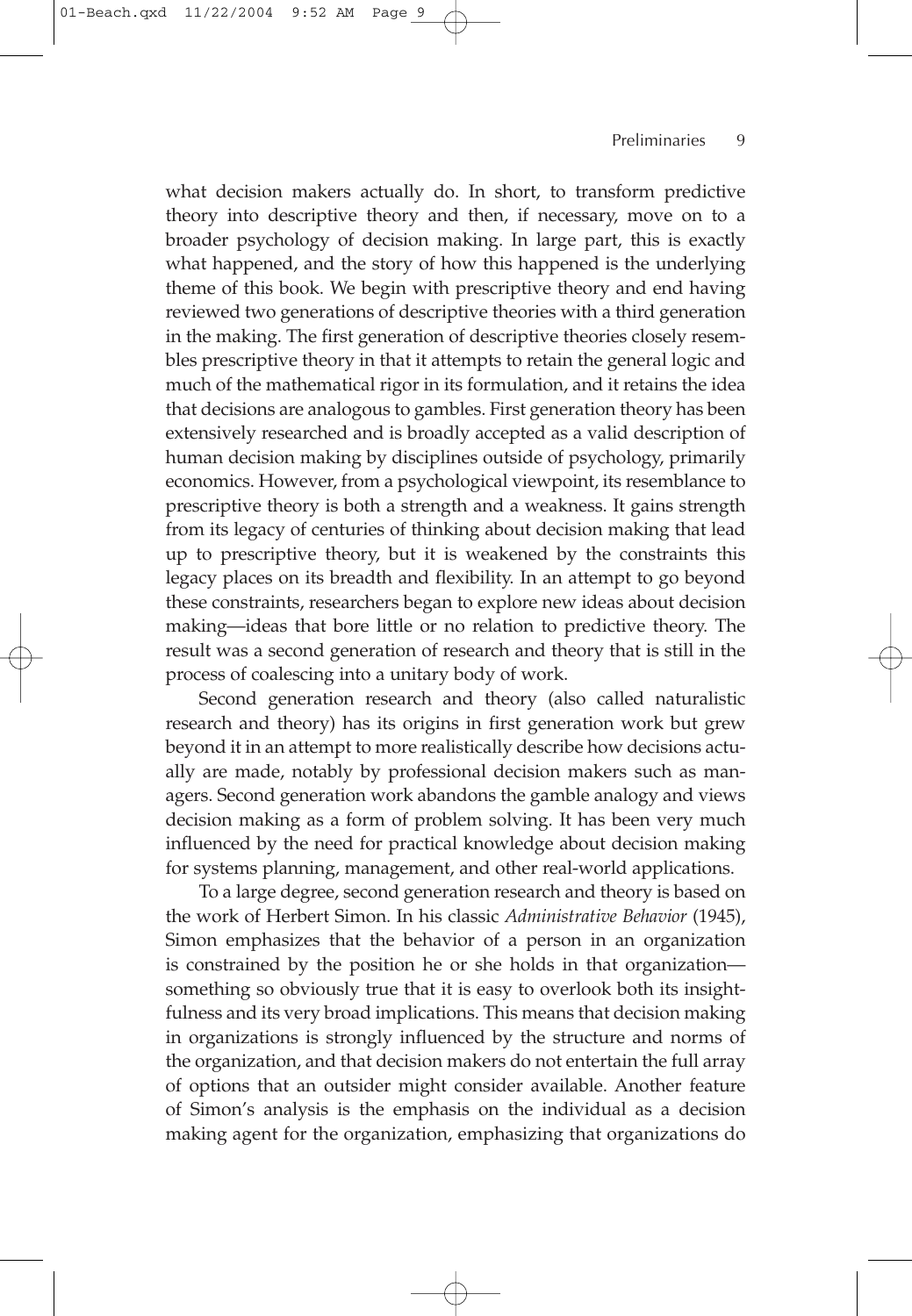not themselves make decisions. As pointed out by Davis (1992), after all these years this small but important point is still overlooked by many people who study organizational and group decision making.

Simon is a Nobel Laureate in economics who has produced a stream of useful insights that have inspired large amounts of research by many people. Two of his most famous insights, based on his observations of behavior in organizations, are *bounded rationality* and *satisficing.* Because decision makers' cognitive capacity is rather limited, they must reduce information processing demands by simplifying the problems they encounter. To do so, Simon contends, they construct "small worlds" that are limited representations of the problem at hand. The representation contains only the most salient information, and the decision maker proceeds to make his or her decision based solely upon that "bounded" representation. The decision may in fact be "rational" in that it conforms to the prescriptions of the appropriate prescriptive theory, but the decision maker uses only the information contained in the bounded representation.

Satisficing is another way of reducing the information processing load. This is not a "rational" decision strategy in the sense of following the prescriptions of prescriptive theory, but it allows the decision maker to arrive at a decision without all the computational effort required by prescriptive theory. Here it is assumed that the decision maker has some set of standards that an option must meet for it to be at least minimally satisfactory. The idea is that the first option that comes along that meets all of the standards is the one that is selected. Satisficing is not rational in the prescriptive sense because the decision maker has no assurance that on one or more standards an as-yetunseen option might not be superior to the option that has been selected, and he or she therefore would fail to select the best possible option. However, the simplicity of this decision strategy presumably makes it worthwhile to risk missing the best option in favor of choosing one that is at least sufficient.

The second generation viewpoint is strongly influenced by decision making in organizations, particularly work-related decisions. Organizational theorists have tended to examine decisions at a higher, more macro, level than do most behavioral decision theorists. The former often treat the organization as the unit and talk as though it makes decisions, presuming something like an organizational mind. The latter focus on individuals, often without specifying the particular context,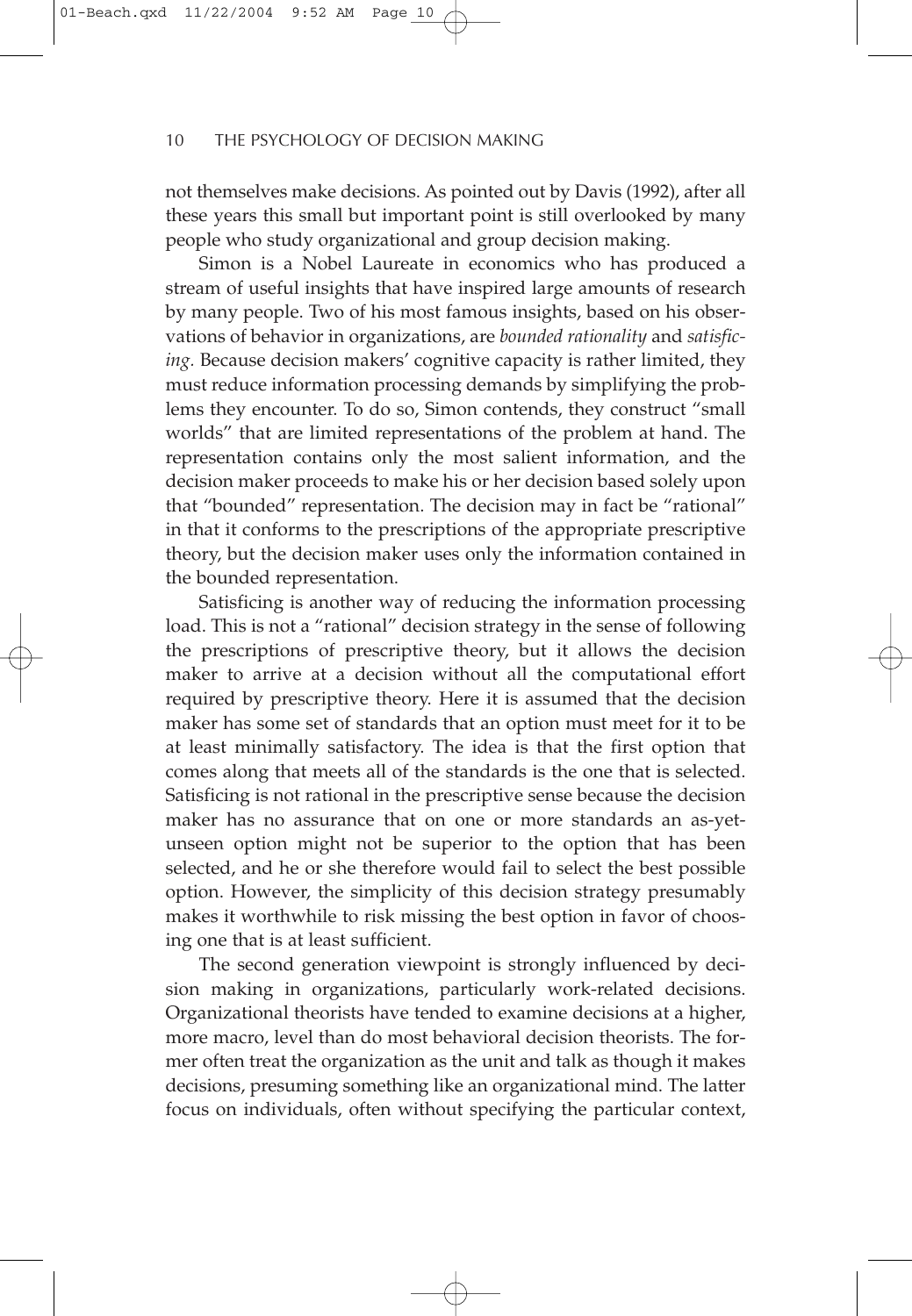presuming that an organization's decisions are a function of the collaborative decisions made by its individual members. Things often are confused, however, by a tendency for both organizational and behavioral theorists to switch back and forth between levels of analysis, which muddles things considerably.

Still, observations of individual decision makers in the context of their work provide invaluable information about how decision making takes place. The result has been a number of mini-theories—theories designed to cover some limited kind of decisions but that contribute to an emerging new view about how decision making takes place, particularly in organizational contexts. These mini-theories are beginning to coalesce into more general theories. It is this imminent coalescence that constitutes the second generation of behavioral research and theory.

#### **Paradigms, Theories, and Models**

It is useful to differentiate between paradigms, theories, and models. Although the terms often are used interchangeably, they are not the same thing. In fact they are hierarchically related: paradigms are the most general—rather like a philosophical or ideological framework. Theories are more specific, based on the paradigm and designed to describe what happens in one of the many realms of events encompassed by the paradigm. Models are even more specific, providing the mechanisms by which events occur in a particular part of the theory's realm. Of the three, models are most affected by empirical data—models come and go, theories only give way when evidence is overwhelmingly against them (and sometimes not even then), and paradigms stay put until a radically better idea comes along.

#### **Prescriptive (Normative) Models**

Now to tie all this about paradigms, theories, and models to the study of decision making. As we said above, prescriptive decision theory views the decision maker as a maximizer of expected value. First generation research translated this into the assumption that decision performance will be best if the decision makers' behavior reflects economics' utilitarian paradigm, which means that they strive to acquire desirable payoffs, and if their decision processes correspond to the processes dictated by utility theory and probability theory. That is,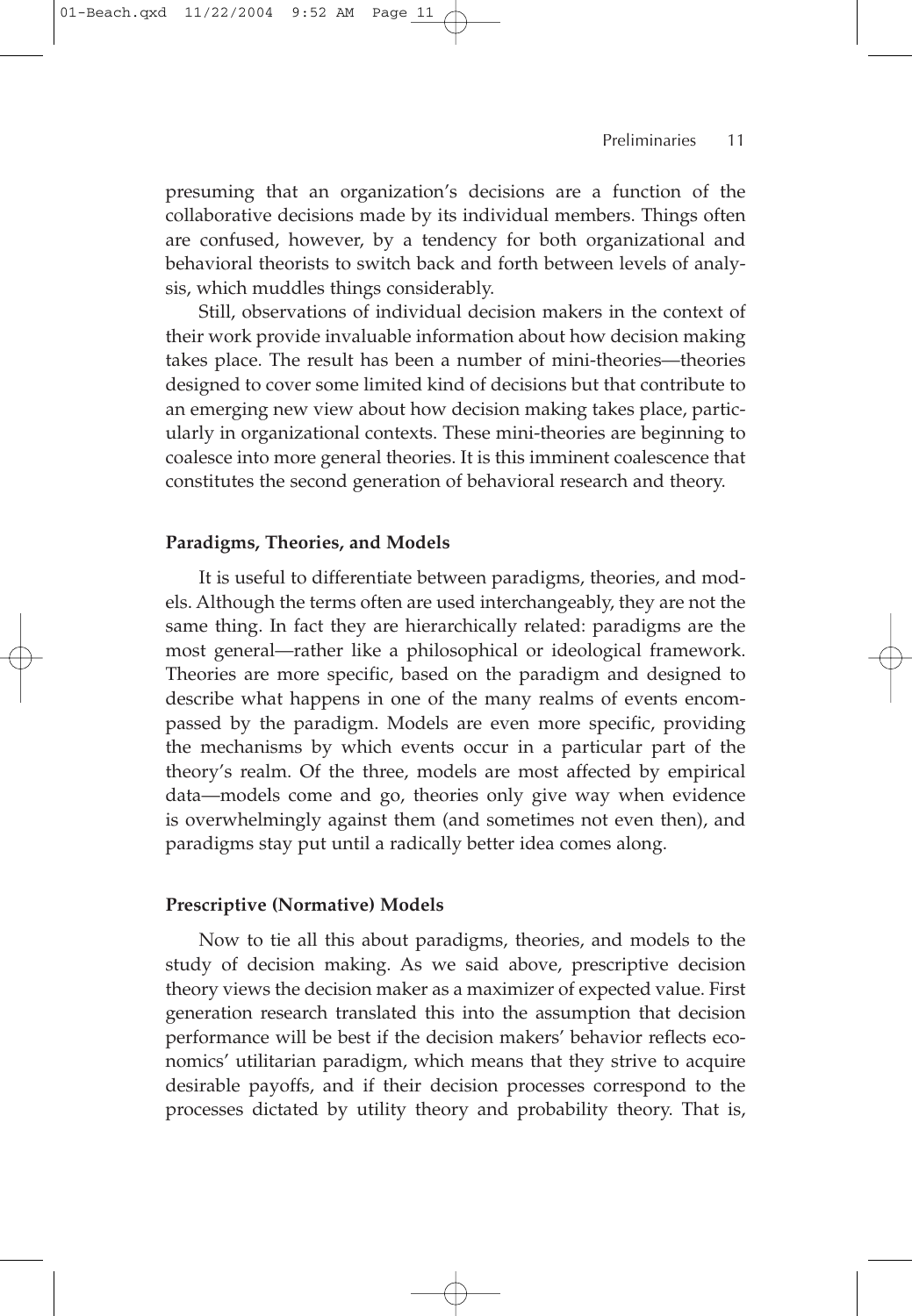decision making, in the sense of acquisition of desired payoffs, will be most successful if the attractiveness of each option is summarized as the sum of the probability-discounted utilities corresponding to its potential payoffs, and if the decision maker chooses the option that offers the greatest sum. If performance falls short of what an economist could achieve by following these prescriptions, the fault must lie in the failure of the decision maker to behave according to the prescriptions. Therefore, by examining the non-correspondence between what the decision maker "should" do and what he or she actually does, first generation researchers and theorists strove to (1) better understand human decision processes and (2) help decision makers perform better. In first generation research, those aspects of utility theory and probability theory that pertain to the decision at hand are referred to as *normative models* because they are seen as defining the norms for correct processing of relevant information—not because it is a social norm to actually behave this way. First generation researchers interpret systematic differences between the prescriptions of the normative models and what decision makers actually do as reflections of people's cognitive limitations and their systematic processing errors. Techniques for helping decision makers overcome these limitations and avoid these errors are called *decision aids.*

In contrast, second generation research is influenced by observations of professional decision makers (managers) and attempts to discover the cognitive processes in which they engage while making various kinds of decisions. This viewpoint lacks the organizing framework provided by prescriptive theory, so it often looks (and is) less systematic than traditional research. At the moment, second generation research and theory consist of a collection of mini-theories, each focusing on some aspect of real-world decision making. There have been a few attempts to construct more encompassing theories, and research on them is presently under way.

Before moving on, it is important to note that by and large, the second generation viewpoint grew out of the first generation, which in turn grew out of the notion of using prescriptive theory as a foundation for behavioral research, so it is not entirely correct to think of the first and second generations as competing with one another. On the other hand, the second generation often has defined itself by how it differs from the first generation, which often makes it look like they all are in competition.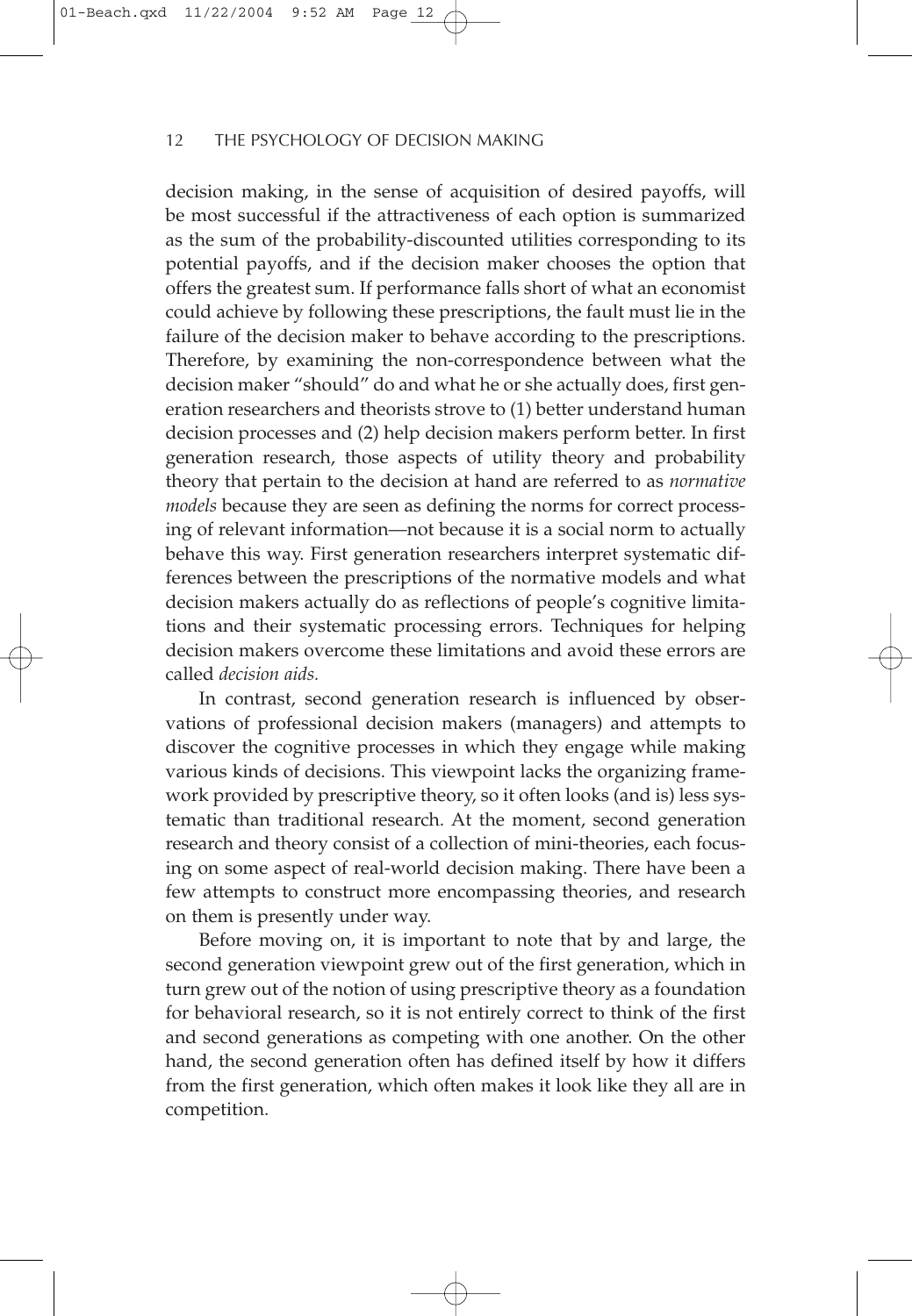# ❖ THE PLAN

We begin with the basics of prescriptive theory (Chapters 2 through 4). Then we describe the work that led to "psychologizing" some of the central concepts of prescriptive theory and to first generation behavioral theory of decision making (Chapters 5 through 7). This is followed by an examination of work on interpersonal, organizational, and group decisions (Chapter 8) and descriptions of some interesting minitheories (Chapter 9), with an eye to the implications for second generation behavioral theory. Then we describe a second generation theory that attempts to build on first generation theory and on subsequent research results to produce a descriptive psychological theory of decision making (Chapter 10). The book ends with a short recap, specification of needed research, and some predictions about the future (Chapter 11).

# **SUMMARY**

We have characterized decision making as a sequence of events: diagnosis, action selection, and implementation. We have introduced the idea of prescriptive theory and its gambling analogy. And we have discussed two generations in the construction of a psychology of decision making: the first generation, which adheres to the structure and spirit of prescriptive theory, and the second generation, which grows out of a broader appreciation of cognitive and organizational psychology. In the course of this we have described how parts of prescriptive theory were used as normative models by researchers, how differences between normative prescriptions and observed decision behavior were used to construct the first generation behavioral theories, and how dissatisfaction with the breadth of these theories prompted research leading to a second generation of behavioral theories of decision making.